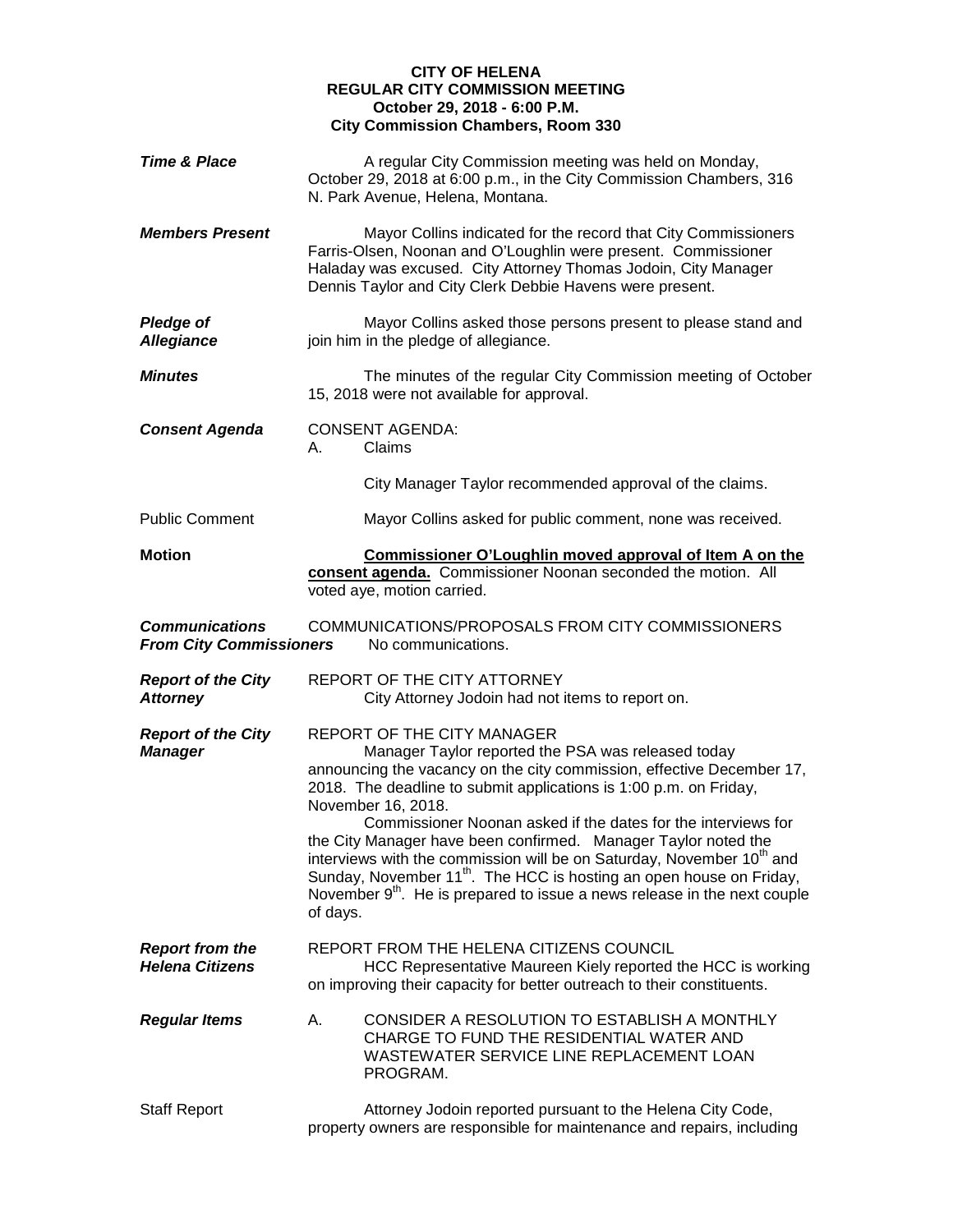emergency repairs, of water and wastewater service lines from the city main. Service line repairs are generally not covered by homeowners insurance absent a special provision and even when covered will frequently exclude repairs needed in the section of the line located within the city's right-of-way. On average, an emergency service line repair costs \$15,000 and thus presents a significant financial hardship for many city residents. Many city residents are forced to take out bank loans at high interest rates to pay for the repairs

The objective is to establish a Residential Water and Wastewater Service Line Replacement Loan Program ("Program"). The proposed parameters of the Program are as follows:

*Eligibility:* All property owners of property with a single residential dwelling unit per lot or parcel that is connected to city water or wastewater systems are eligible for the program. Owners of commercial properties or properties with multiple dwelling units per lot or parcel are not eligible for program funds. Funds can be used for costs, including labor, materials, permits, and inspections associated with emergency replacement or repair of water or wastewater service lines.

*Funding Assistance*: Eligible property owners are eligible to receive up to a \$15,000 loan per water or wastewater service line at zero percent (0%) interest for 10 years.

- 1) The total amount of the loan will be determined upon submission of required invoices for eligible work to the city.
- 2) Loans must be repaid through equal monthly payments on the utility bill.
- 3) Loan balance must be repaid at sale or transfer of property. Eligible property owners that fall below 80% of the median household income are not required to repay the loan except at sale of property. To be eligible for the funds, a property owner must fill out an application provided by the city and enter into an agreement to ensure full payment of the loan and consent to repayment via monthly water bill. These agreements will be recorded upon execution.

The City Commission proposes to fund the Program though a monthly charge on the eligible property owners' monthly water and wastewater bill. The amount of the proposed charge is being considered in separate resolution.

The Program will provide financial assistance to property owners faced with emergency service line repairs. Availability of financial assistance will encourage property owners to make timely and proper repairs to their service lines rather than using stopgap measures to minimize out of pocket expenses resulting in a more reliable public water and wastewater infrastructure system.

The Program creates additional financial responsibility for the city that will need to be funded and increases administrative costs.

Attorney Jodoin recommended approval of a resolution establishing a Residential Water and Wastewater Service Line Replacement Loan Program.

Attorney Jodoin recommended amending Section 7 of the resolution to read: **Property owners that are below 80% of Median Family Income are not required to repay the loan except upon sale of the property.** This would allow more families to qualify for the program and repayment exemption.

Public Comment Mayor Collins called for public comment. None was received.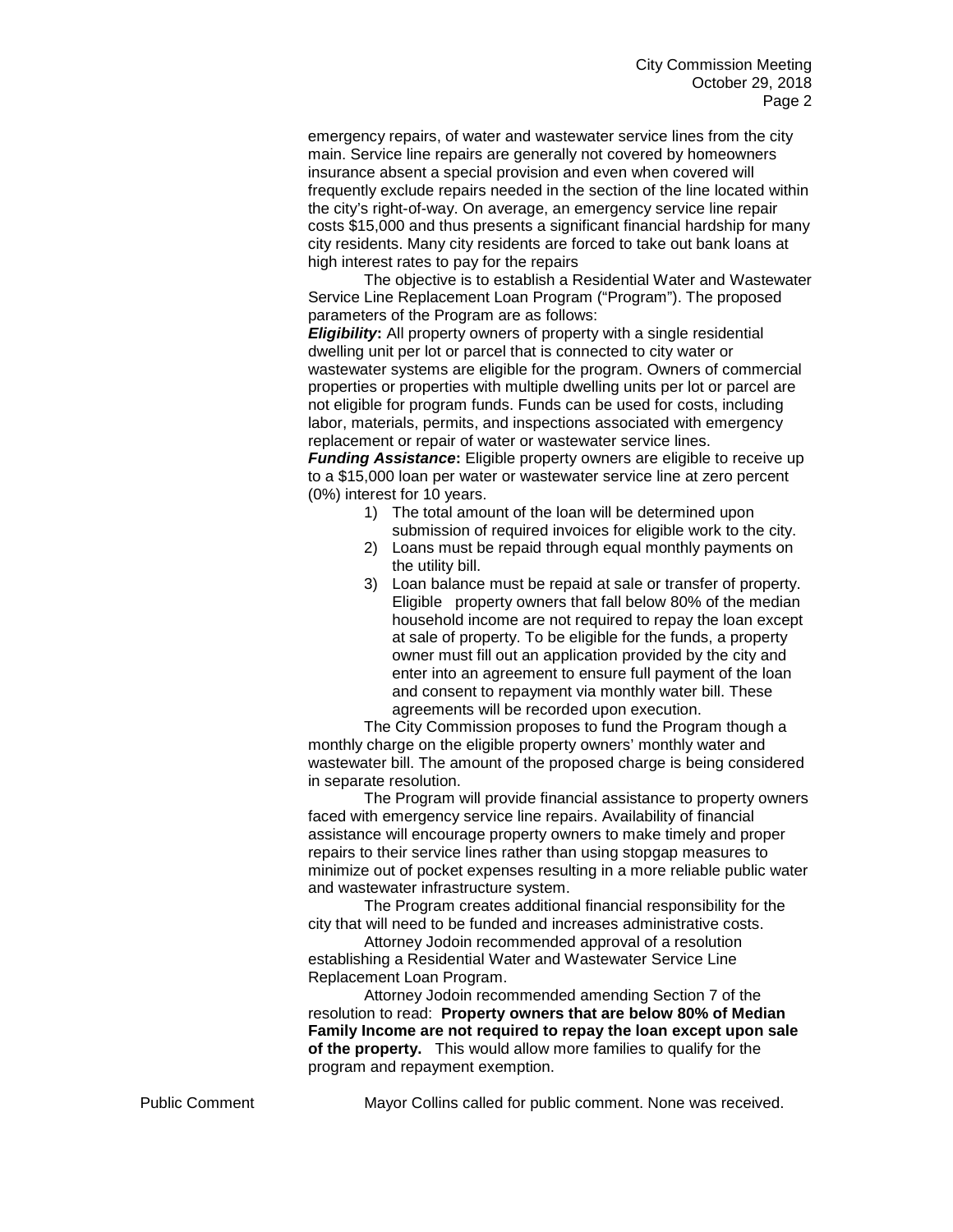| <b>Motion</b>       | Commissioner Noonan moved approval of the resolution to<br>establish a monthly charge to fund the Residential Water and<br><b>Wastewater Service Line Replacement Loan Program including the</b><br>following amendment: Section 7 of the resolution to read: Property<br>owners that are below 80% of Median Family Income are not<br>required to repay the loan except upon the sale of the property.<br>Commissioner Farris-Olsen Haladay seconded the motion.                                                                                                                                                                                                                                                                                                                                                                                                                                                                                                                                                                                                                                                                                                                                                                                                                                                                                                                                                                                                                                                                                                                                                                                                                                                                                                                                                                                                                                                                                                                                                                                                                                                                                                                                                                                                                                                                                                                                                   |
|---------------------|---------------------------------------------------------------------------------------------------------------------------------------------------------------------------------------------------------------------------------------------------------------------------------------------------------------------------------------------------------------------------------------------------------------------------------------------------------------------------------------------------------------------------------------------------------------------------------------------------------------------------------------------------------------------------------------------------------------------------------------------------------------------------------------------------------------------------------------------------------------------------------------------------------------------------------------------------------------------------------------------------------------------------------------------------------------------------------------------------------------------------------------------------------------------------------------------------------------------------------------------------------------------------------------------------------------------------------------------------------------------------------------------------------------------------------------------------------------------------------------------------------------------------------------------------------------------------------------------------------------------------------------------------------------------------------------------------------------------------------------------------------------------------------------------------------------------------------------------------------------------------------------------------------------------------------------------------------------------------------------------------------------------------------------------------------------------------------------------------------------------------------------------------------------------------------------------------------------------------------------------------------------------------------------------------------------------------------------------------------------------------------------------------------------------|
| Discussion          | Commissioner O'Loughlin spoke in support of the program and<br>the recommended amendment. This will help those who need<br>assistance.                                                                                                                                                                                                                                                                                                                                                                                                                                                                                                                                                                                                                                                                                                                                                                                                                                                                                                                                                                                                                                                                                                                                                                                                                                                                                                                                                                                                                                                                                                                                                                                                                                                                                                                                                                                                                                                                                                                                                                                                                                                                                                                                                                                                                                                                              |
| Vote                | All voted aye, motion carried. Resolution 20494                                                                                                                                                                                                                                                                                                                                                                                                                                                                                                                                                                                                                                                                                                                                                                                                                                                                                                                                                                                                                                                                                                                                                                                                                                                                                                                                                                                                                                                                                                                                                                                                                                                                                                                                                                                                                                                                                                                                                                                                                                                                                                                                                                                                                                                                                                                                                                     |
|                     | CONSIDER FINAL PASSAGE OF ORDINANCE 3242<br>В.<br>CREATING THE DOWNTOWN URBAN RENEWAL DISTRICT,<br>ESTABLISHING THE BOUNDARIES THEREOF, AND<br>ADOPTING THE DOWNTOWN URBAN RENEWAL DISTRICT<br>PLAN, INCLUDING A TAX INCREMENT PROVISION<br>PURSUANT TO TITLE 7, CHAPTER 15, PARTS 42 AND 43,<br>MONTANA CODE ANNOTATED.                                                                                                                                                                                                                                                                                                                                                                                                                                                                                                                                                                                                                                                                                                                                                                                                                                                                                                                                                                                                                                                                                                                                                                                                                                                                                                                                                                                                                                                                                                                                                                                                                                                                                                                                                                                                                                                                                                                                                                                                                                                                                            |
| <b>Staff Report</b> | Community Development Director Haugen reported on<br>September 24, 2018, the City Commission held a public hearing to<br>consider final passage of an ordinance creating the Downtown Urban<br>Renewal District and establishing its boundaries including considering a<br>tax increment provision. As part of the presentation, staff presented<br>several amendments to the resolution that incorporated recommended<br>changes to the Downtown Urban Renewal Plan and the subsequent<br>resolution creating the District.<br>Several people spoke in favor of creating the District, including<br>members of the Helena Business Improvement District and no one<br>spoke in opposition to its creation. One question was raised about<br>whether the Plan contemplated the demolition of historic buildings since<br>previous urban renewal efforts included the removal of several buildings.<br>During the public hearing, Commissioner O'Loughlin asked how the<br>boundary was determined and what the process would be to alter the<br>boundary at this time in the process. The property that Commissioner<br>O'Loughlin wanted to consider adding into the District is the land<br>between Rodney Street and the current boundary, beginning at 6th<br>Avenue going south to Pine Street. The City Commission asked staff to<br>research what would be the process for amending the boundary at this<br>time and what would be the advantages and disadvantages of amending<br>the boundary now or to adopt the District as proposed and amend the<br>boundary next spring. After much discussion, the City Commission<br>approved the changes as recommended by the Planning Board and<br>tabled the adoption of the final ordinance to the call of the City Manager.<br>Subsequent to the meeting, City staff has reviewed state law and<br>processes used by other Cities for amending the boundaries of an urban<br>renewal district. City staff also met with the Helena BID to solicit their<br>input and support with regard to adding the additional property to the<br>URD boundary. After discussion, the Helena BID Board voted to<br>recommend that the City Commission adopt the boundary as currently<br>proposed so that the District is established this year and indicated<br>support for adding the additional property next spring, if the City<br>Commission proposes that addition. |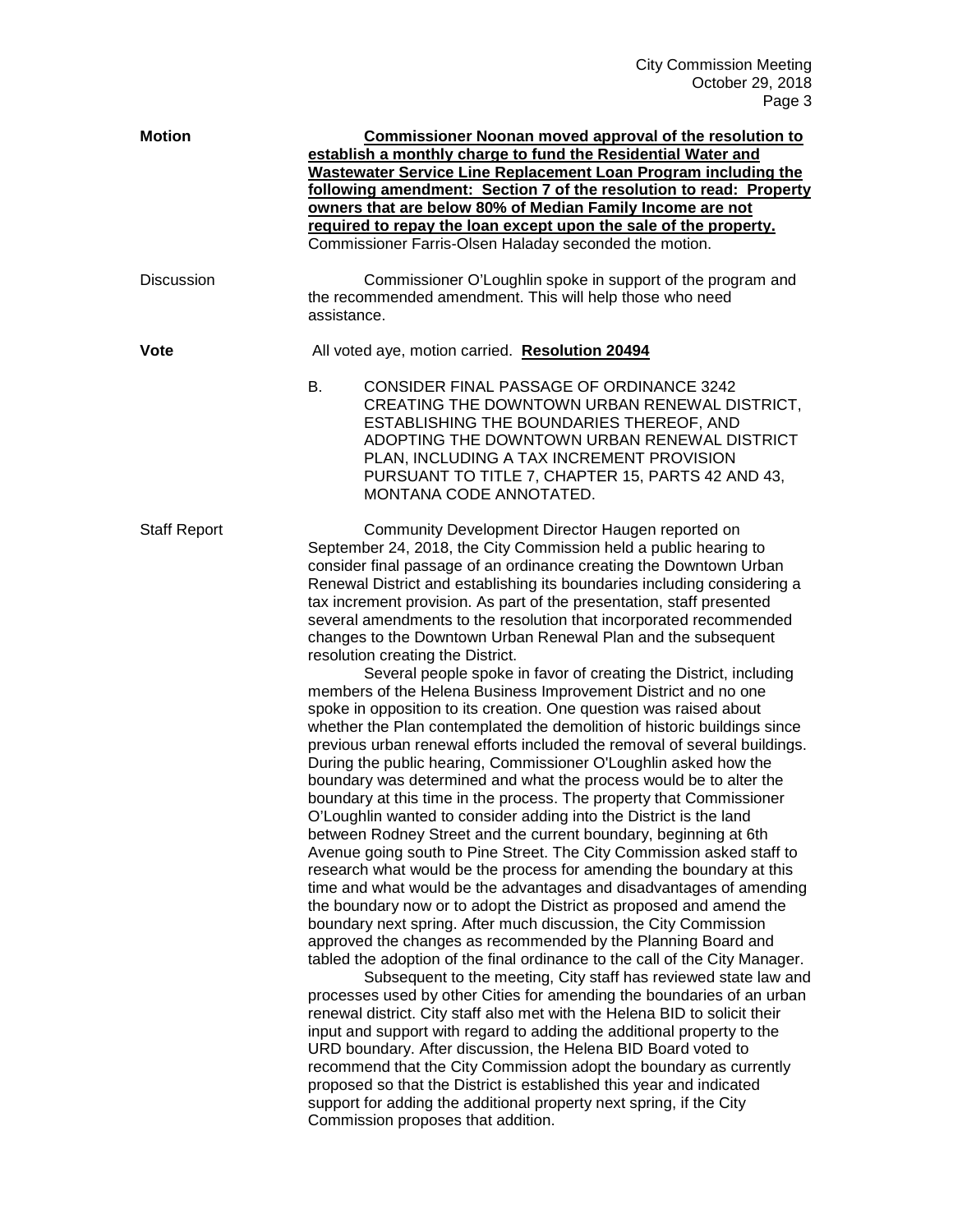|                       | The purpose of the action is to take public comments to create                                                                                                                                                                                                                                                                                                                                                                                                                                                                                                                                                                                                                                                                                                                                                                                                                                                                                                                                                                                                                                                                                                                                        |
|-----------------------|-------------------------------------------------------------------------------------------------------------------------------------------------------------------------------------------------------------------------------------------------------------------------------------------------------------------------------------------------------------------------------------------------------------------------------------------------------------------------------------------------------------------------------------------------------------------------------------------------------------------------------------------------------------------------------------------------------------------------------------------------------------------------------------------------------------------------------------------------------------------------------------------------------------------------------------------------------------------------------------------------------------------------------------------------------------------------------------------------------------------------------------------------------------------------------------------------------|
|                       | the Downtown Urban Renewal District and adopt its boundaries and<br>accompanying plan with regard to the formation of the Downtown Urban<br>Renewal District and the proposed Downtown Urban Renewal District<br>Plan.                                                                                                                                                                                                                                                                                                                                                                                                                                                                                                                                                                                                                                                                                                                                                                                                                                                                                                                                                                                |
|                       | The creation of the District and resulting opportunities associated<br>with the various mechanisms identified in the Plan would help to<br>encourage revitalization and redevelopment of the Downtown. The City<br>of Helena Growth Policy identifies this area as an area with potential for<br>infill and redevelopment and as a designated "Mixed Use" area. The<br>approval of the Downtown Neighborhood Plan further identified the<br>creation of the URD as one of the tools for implementing the goals in the<br>Plan. The creation of the District will help accomplish some of these<br>goals and is one of the few tools that cities have to encourage<br>redevelopment in an area. It encourages public/private partnerships.<br>It is anticipated that the actions resulting from the implementation<br>of the Plan will increase the overall taxable value of the proposed<br>District. The increased tax revenue that is associated with that increase<br>in taxable value will be redirected back into the district and will not be<br>available to be used elsewhere in the city, the county or the School<br>District.<br>Director Haugen recommended approval for final passage of |
|                       | Ordinance 3242 creating the Downtown Urban Renewal District and<br>establishing the boundaries thereof; adopting the Downtown Urban<br>Renewal District Plan, with the amendments recommended by the<br>Helena/Lewis and Clark County Consolidated Planning Board, including<br>a tax increment provision pursuant to Title 7, Chapter 15, parts 42 and<br>43.                                                                                                                                                                                                                                                                                                                                                                                                                                                                                                                                                                                                                                                                                                                                                                                                                                        |
| <b>Discussion</b>     | Commissioner Noonan asked if passed as is and the boundaries<br>are amended next year, what does it mean for the properties that are<br>added to the district; will those properties have a separate timing for the<br>increment and being incorporated into the Downtown Urban Renewal<br>District. Director Haugen noted only difference would be the base year<br>for the additional properties would be 2019 instead of 2018.                                                                                                                                                                                                                                                                                                                                                                                                                                                                                                                                                                                                                                                                                                                                                                     |
| <b>Public Comment</b> | Mayor Collins called for public comment. Mark Roylance, BID<br>member, confirmed the BID voted in support of the ordinance, as<br>described by Director Haugen.                                                                                                                                                                                                                                                                                                                                                                                                                                                                                                                                                                                                                                                                                                                                                                                                                                                                                                                                                                                                                                       |
| <b>Motion</b>         | <b>Commissioner O'Loughlin moved approval for final passage</b><br>of Ordinance 3242 creating the Downtown Urban Renewal District<br>and establishing the boundaries thereof; adopting the Downtown<br>Urban Renewal District Plan, with the amendments recommended<br>by the Helena/Lewis and Clark County Consolidated Planning<br>Board, including a tax increment provision pursuant to Title 7,<br>Chapter 15, Parts 42 and 43. Commissioner Farris-Olsen seconded the<br>motion.                                                                                                                                                                                                                                                                                                                                                                                                                                                                                                                                                                                                                                                                                                                |
| <b>Discussion</b>     | Commissioner O'Loughlin thanked staff for the outreach to<br>discuss the expansion of the boundary. She fully supports final passage<br>of the ordinance and she looks forward to discussing expanding the<br>boundary in the future. Mayor Collins echoed Commissioner<br>O'Loughlin's comments.                                                                                                                                                                                                                                                                                                                                                                                                                                                                                                                                                                                                                                                                                                                                                                                                                                                                                                     |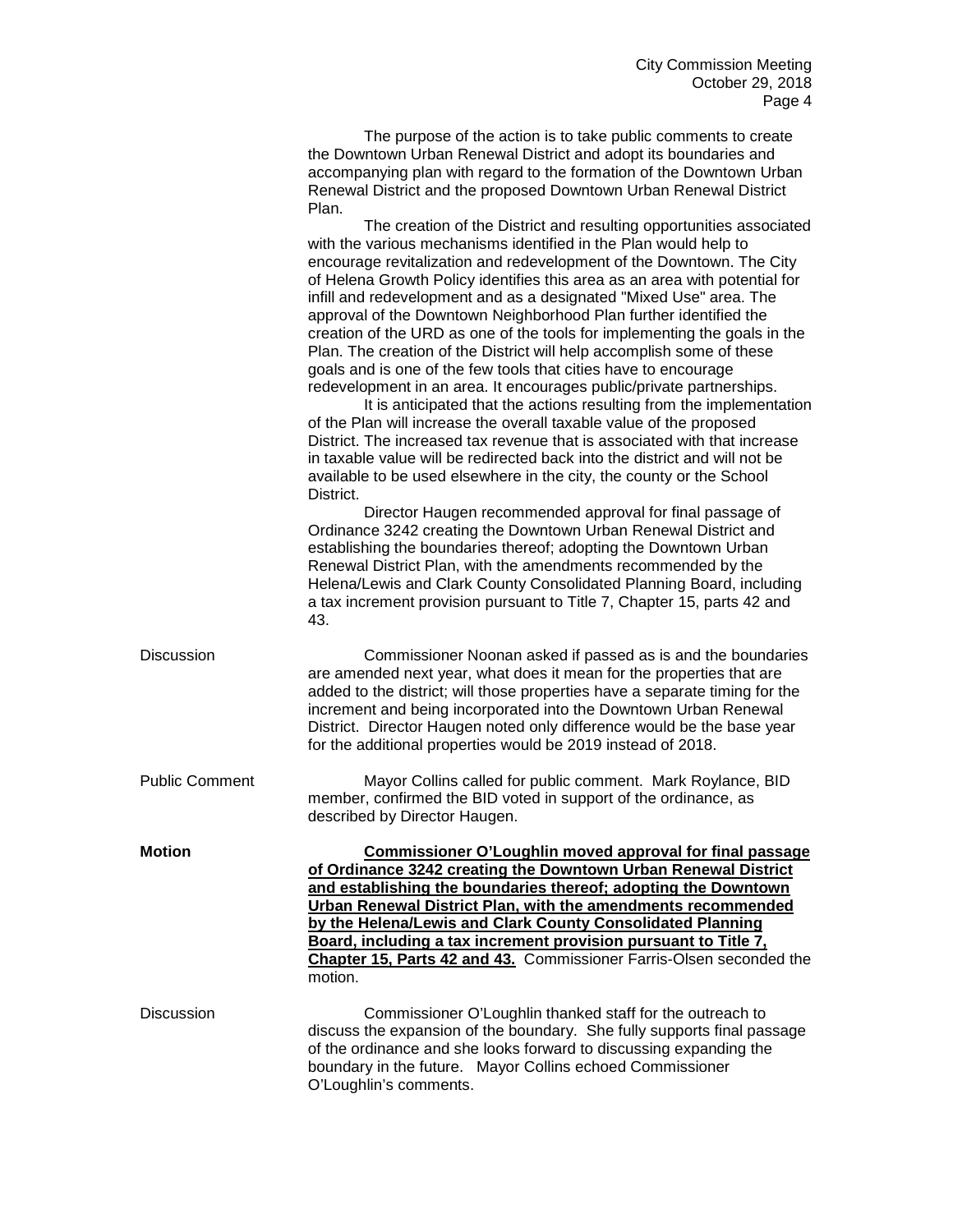Commissioner Noonan noted this is a continuation of the implementation of the Downtown Master Plan; which is a working document. This is an important part and it will bring additional financing to the district.

|                        | to the aistrict.                                                                                                                                                                                                                                                                                                                                                                                                                                                                                                                                                                                                                                                                                                                                                                                                                                                                                                                                                                                                                                                                                                                                                                                                                                                                                                                                                                                                                                                                                                                                                                                                                                                                                                                                                                                                                                                                                                                                                                                                                                                                                                                                                                                                                                                                                                                                                                                                                                                                                                                                                                                                                                                                                                                                                                                                                                                                                                                                                                                                                                                                                              |
|------------------------|---------------------------------------------------------------------------------------------------------------------------------------------------------------------------------------------------------------------------------------------------------------------------------------------------------------------------------------------------------------------------------------------------------------------------------------------------------------------------------------------------------------------------------------------------------------------------------------------------------------------------------------------------------------------------------------------------------------------------------------------------------------------------------------------------------------------------------------------------------------------------------------------------------------------------------------------------------------------------------------------------------------------------------------------------------------------------------------------------------------------------------------------------------------------------------------------------------------------------------------------------------------------------------------------------------------------------------------------------------------------------------------------------------------------------------------------------------------------------------------------------------------------------------------------------------------------------------------------------------------------------------------------------------------------------------------------------------------------------------------------------------------------------------------------------------------------------------------------------------------------------------------------------------------------------------------------------------------------------------------------------------------------------------------------------------------------------------------------------------------------------------------------------------------------------------------------------------------------------------------------------------------------------------------------------------------------------------------------------------------------------------------------------------------------------------------------------------------------------------------------------------------------------------------------------------------------------------------------------------------------------------------------------------------------------------------------------------------------------------------------------------------------------------------------------------------------------------------------------------------------------------------------------------------------------------------------------------------------------------------------------------------------------------------------------------------------------------------------------------------|
| <b>Vote</b>            | All voted aye, motion carried. Ordinance 3242                                                                                                                                                                                                                                                                                                                                                                                                                                                                                                                                                                                                                                                                                                                                                                                                                                                                                                                                                                                                                                                                                                                                                                                                                                                                                                                                                                                                                                                                                                                                                                                                                                                                                                                                                                                                                                                                                                                                                                                                                                                                                                                                                                                                                                                                                                                                                                                                                                                                                                                                                                                                                                                                                                                                                                                                                                                                                                                                                                                                                                                                 |
| <b>Public Hearings</b> | <b>PUBLIC HEARINGS:</b><br>CONSIDER FINAL PASSAGE OF ORDIANNCES 3244, 3245<br>А.<br>AND 3246 AMENDING CHAPTERS 1, 2, AND 6 OF THE HEL<br>ENA CITY CODE, TITLE 12, SUBDIVISION REGULATIONS.                                                                                                                                                                                                                                                                                                                                                                                                                                                                                                                                                                                                                                                                                                                                                                                                                                                                                                                                                                                                                                                                                                                                                                                                                                                                                                                                                                                                                                                                                                                                                                                                                                                                                                                                                                                                                                                                                                                                                                                                                                                                                                                                                                                                                                                                                                                                                                                                                                                                                                                                                                                                                                                                                                                                                                                                                                                                                                                    |
| <b>Staff Report</b>    | Planner Morell-Gengler reported Revisions to the City<br>Subdivision Regulations have been prompted by legislative changes to<br>the Montana Code Annotated (MCA) amending the Montana Subdivision<br>and Platting Act (MSPA) which affect local subdivision regulations.<br>Although most of the proposed revisions to the city regulations are to<br>incorporate legislative amendments, additional changes are proposed to<br>address the Legacy Ranch court ruling regarding public participation and<br>extensions of preliminary plat approval. Comments from stakeholders'<br>meetings, and staff-initiated proposals were also taken into<br>consideration. A Consolidated Planning Board work session was held on<br>October 19, 2017 to review proposed changes and to solicit comments<br>on the planned amendments to the subdivision regulations. The Planning<br>Board held a public hearing on November 21, 2017 and voted to<br>recommend proposed changes to the city subdivision regulations.<br>The proposed changes to the City Subdivision Regulations were<br>presented to the City Commission at an Administrative meeting on March<br>21, 2018. The Commission noted at that meeting that previous revision<br>to the city subdivision regulations relating to installation of sidewalks<br>generated considerable interest and discussion in the community. The<br>Commission requested that staff meet with additional interested parties<br>to discuss the proposed changes to the subdivision sidewalk installation<br>proposal. Staff held a stakeholders meeting on April 12, 2018 to discuss<br>the proposed changes to the sidewalk installation timing for subdivision<br>final plats.<br>The City Commission, at the September 5, 2018 Administrative<br>meeting, reviewed the submitted comments and heard from interested<br>individuals. Per discussions at those meetings, staff recommends<br>changes to the Planning Board recommendations to better clarify the<br>final plat and infrastructure process. In addition, staff will include the ADA<br>Committee and the Non-Motorized Travel Advisory Committee on the<br>"Request for Review and Comment" distribution list for subdivision<br>review.<br>The City Commission approved first passage of ordinances<br>amending Chapters 1, 2, and 6 of the Helena City Code, Title 12,<br>Subdivision Regulations on October 15, 2018 and set the public hearing<br>date for October 29, 2018. At that meeting, there was a concern<br>expressed that the current process for soliciting comments on a<br>proposed subdivision was not sufficient to address sidewalk installation<br>timing.<br>Comments indicated a desire to look at adding additional<br>subdivision reviews before the City ADA Compliance Committee and the<br>Non-Motorized Travel Advisory Committee in the City Subdivision<br>Regulations. Staff has reviewed MCA and the City Subdivision<br>regulations (attached). This review found the Planning Board, 76-1-107,<br>MCA, is specifically identified as having authority to evaluate a |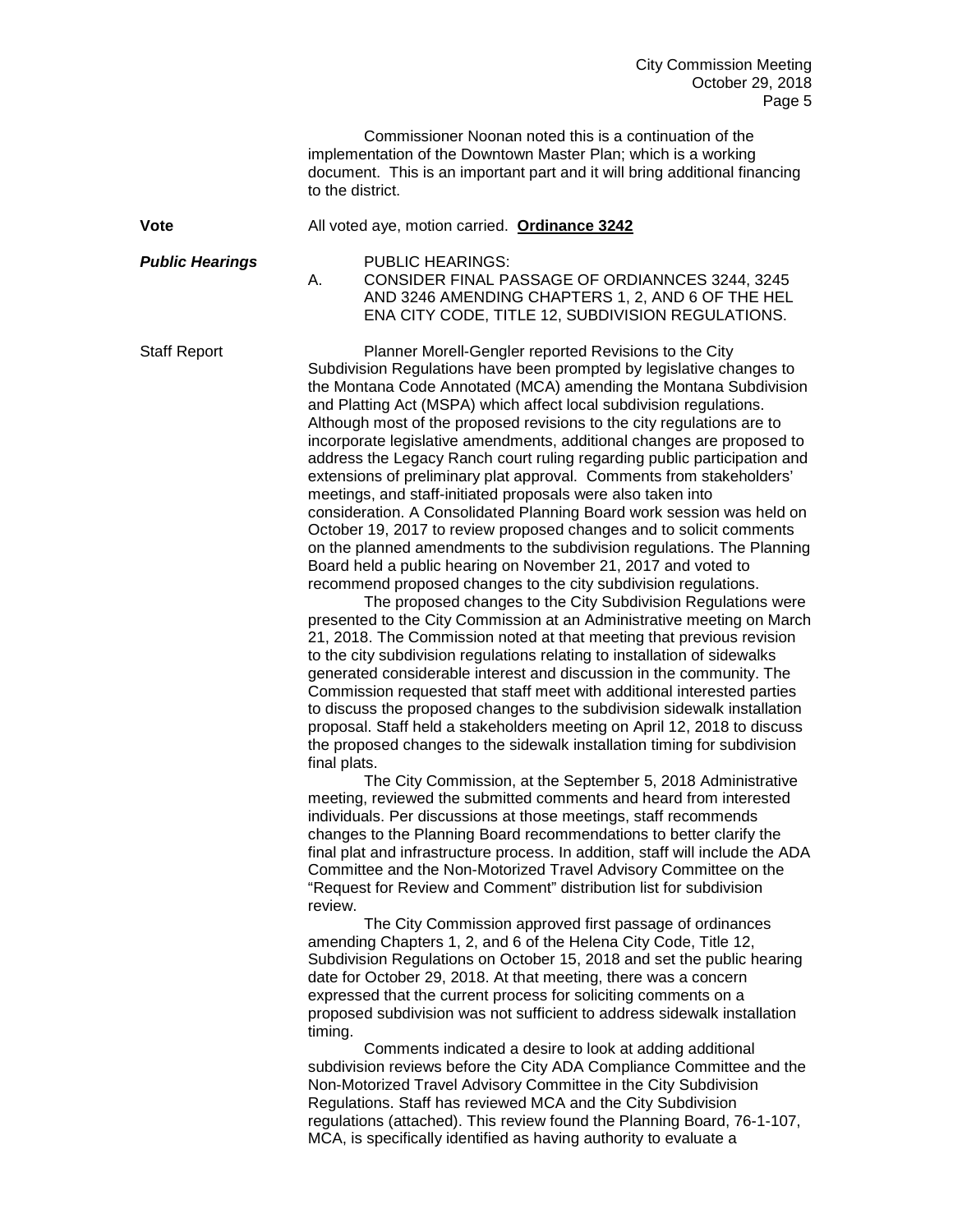subdivision proposal and 76- 3-621, MCA, identifies the Parks Board as having authority to weigh in on parkland dedication.

Although the Planning Board and Parks Board provide direct recommendations to the City Commission, the City solicits comments on a proposed subdivision from a number of entities. Per 76-3-504 (1) (i) and (q), MCA, those entities must be identified and the comments must comply with 76-3-608 (9), MCA. The current process for soliciting comments during subdivision review did not identify the ADA Committee and the Non-Motorized Travel Advisory Committee in the agency review list and thus they were not sent a request to review and comment. This has been rectified. Future applications for subdivision review will be submitted to these committees for review.

If the City Commission wishes to move forward with including an additional City ADA Committee and the Non-Motorized Travel Advisory Committee subdivision review process in City Code, a number of sections in the City Subdivision Regulations may need to be revised. The review process before the new entities would have to be developed similar to 12-2-6: Community Development Department Review, 12-2-7: City-County Parks Board Recommendation, 12-2-9: Planning Board Public Hearing and Recommendation for Subdivisions, and 12-2-10: Planning Board Report. The resolutions establishing the City ADA Committee and the Non-Motorized Travel Advisory Committee may need to be updated to accommodate this additional review responsibility and process.

If the Commission decides to move forward with adding a new subdivision review process for the City ADA Committee and the Non-Motorized Travel Advisory Committee, adequate time must be provided for staff to review MCA, case law, and how other jurisdictions have addressed additional reviewing entities. This change to the City Subdivision Regulations and possible changes to the resolutions establishing the ADA Committee and the Non-Motorized Travel Advisory Committee would require Planning Board review and public hearings. Thus, to include the above changes, staff would recommend tabling the subject ordinances.

The ordinances amending the City Subdivision Regulations are being presented to the City Commission for approval of final passage.

Approval of the amendments to the City Subdivision Regulations will update the regulations to better reflect the changes made to state law, recent court rulings, and community concerns.

Planner Morell-Gengler reviewed the changes to the Subdivision Regulations and then recommended approval for:

Final passage of Ordinance No. 3244 adding a definition of phased development by amending Title 12, Subdivision Regulations, Chapter 1, Title, Purpose, and Definitions, of Helena City Code.

Final passage of Ordinance No. 3245 revising subdivision application requirements, extensions of preliminary plat approval, public improvement installation options, and final plat application requirements and review by amending Title 12, Subdivision Regulations, Chapter 2, Procedures, of Helena City Code.

Final passage of Ordinance No. 3246 revising the subdivision application fee structure by amending Title 12, Subdivision Regulations, Chapter 6, Amendments, Fees, General Provisions, of Helena City Code.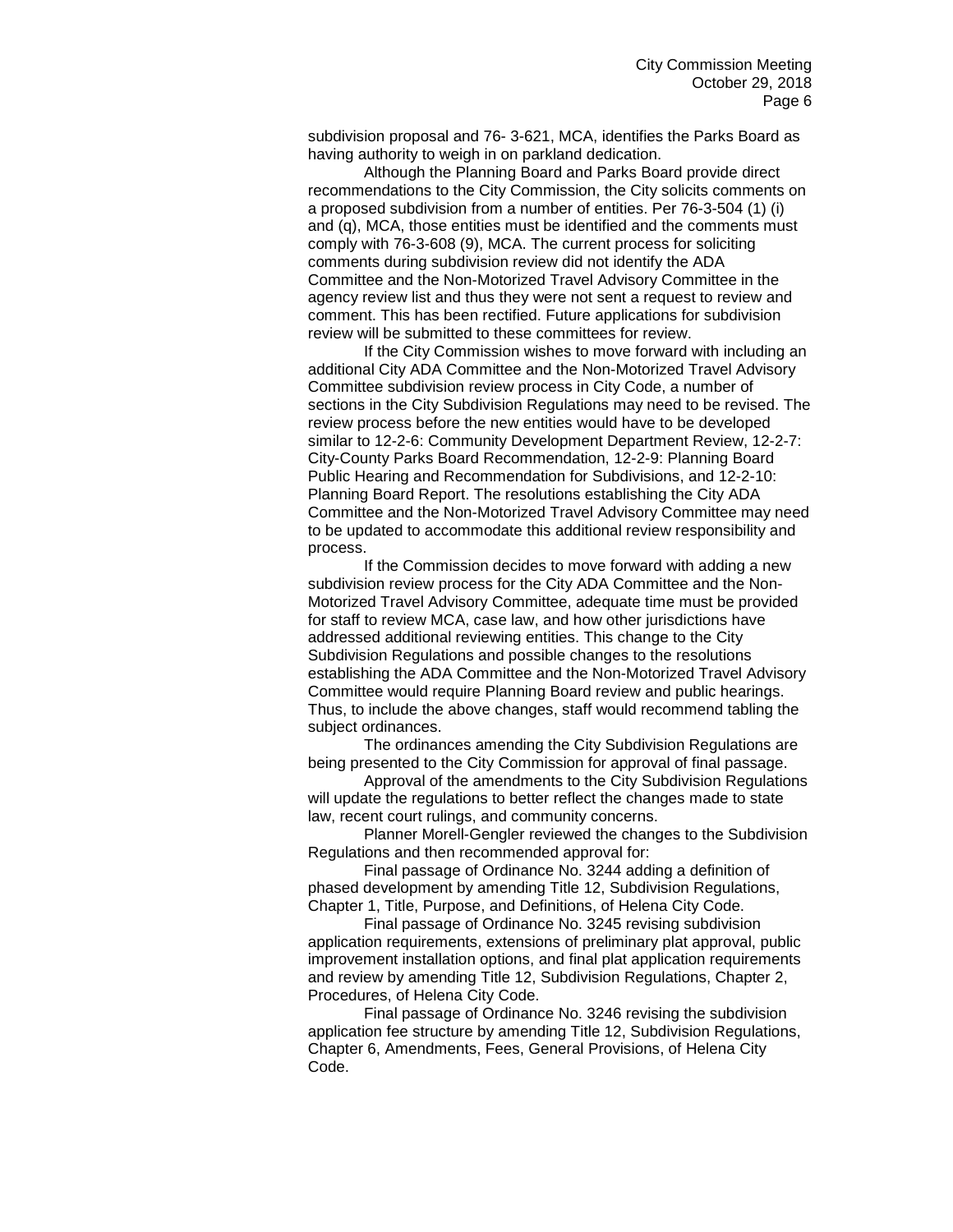| <b>Public Testimony</b> | Mayor Collins declared the public portion of the hearing<br>opened and called for any public testimony.<br>Maureen Kiely, private citizen, spoke in support of the<br>proposed changes to the Subdivision Regulations.<br>There being no further public testimony, Mayor Collins<br>closed the public hearing.                                                                                                                                                                                                                                                                                                                                                                                                                                                                                                                                                                                                                                                                                                                                                                                                               |
|-------------------------|------------------------------------------------------------------------------------------------------------------------------------------------------------------------------------------------------------------------------------------------------------------------------------------------------------------------------------------------------------------------------------------------------------------------------------------------------------------------------------------------------------------------------------------------------------------------------------------------------------------------------------------------------------------------------------------------------------------------------------------------------------------------------------------------------------------------------------------------------------------------------------------------------------------------------------------------------------------------------------------------------------------------------------------------------------------------------------------------------------------------------|
| <b>Motion</b>           | <b>Commissioner O'Loughlin moved approval of final</b><br>passage of Ordinance 3244 adding a definition of phased<br>development by amending Title 12, Subdivision Regulations,<br>Chapter 1, Title, Purpose, and Definitions, of Helena City<br>Code. Commissioner Noonan seconded the motion. All voted<br>aye, motion carried. Ordinance 3244                                                                                                                                                                                                                                                                                                                                                                                                                                                                                                                                                                                                                                                                                                                                                                             |
| <b>Motion</b>           | <b>Commissioner Noonan moved approval of final</b><br>passage of Ordinance 3245 revising subdivision application<br>requirements, extensions of preliminary plat approval, public<br>improvement installation options, and final plat application<br>requirements and review by amending Title 12, Subdivision<br>Regulations, Chapter 2, Procedures, of Helena City Code.<br>Commissioner O'Loughlin seconded the motion. All voted aye,<br>motion carried. Ordinance 3245                                                                                                                                                                                                                                                                                                                                                                                                                                                                                                                                                                                                                                                  |
| <b>Motion</b>           | <b>Commissioner Farris-Olsen moved approval of final</b><br>passage of Ordinance 3246 amending revising the<br>subdivision application fee structure by amending Title 12,<br><b>Subdivision Regulations, Chapter 6, Amendments, Fees,</b><br><b>General Provisions, of Helena City Code.</b> Commissioner<br>Noonan seconded the motion. All voted aye, motion carried.<br>Ordinance 3246<br>CONSIDER A RESOLUTION ESTABLISHING A<br>В.                                                                                                                                                                                                                                                                                                                                                                                                                                                                                                                                                                                                                                                                                     |
|                         | MONTHLY CHARGE TO FUND THE RESIDENTIAL<br>WATER AND WASTEWATER SERVICE LINE<br>REPLACEMENT LOAN PROGRAM AND AMEND<br>RESOLUTION 20488                                                                                                                                                                                                                                                                                                                                                                                                                                                                                                                                                                                                                                                                                                                                                                                                                                                                                                                                                                                        |
| <b>Staff Report</b>     | Attorney Jodoin reported pursuant to the Helena City Code,<br>property owners are responsible for maintenance and repairs, including<br>emergency repairs, of water and wastewater service lines from the city<br>main. On average, an emergency service line repair costs \$15,000 and<br>thus presents a significant financial hardship. In order to help alleviate<br>this hardship the City Commission established the Residential Water and<br>Wastewater Service Line Replacement Loan Program ("Program") which<br>provides zero percent interest loans to owners of single dwelling unit<br>properties for the purpose of emergency water and wastewater service<br>line repairs. The City Commission proposes to fund this Program through<br>a monthly charge on the eligible property owners' water and wastewater<br>bill.<br>The City Commission proposes the following additional monthly<br>charges for owners of single dwelling unit properties to fund the<br>Program: a monthly charge of \$2.50 on the water bill, and a monthly<br>charge of \$6.47 on the wastewater bill. These proposed charges were |
|                         | calculated based on the average number of emergency water and<br>wastewater service line replacements over the last six years with an<br>estimated average cost of replacement being \$15,000.                                                                                                                                                                                                                                                                                                                                                                                                                                                                                                                                                                                                                                                                                                                                                                                                                                                                                                                               |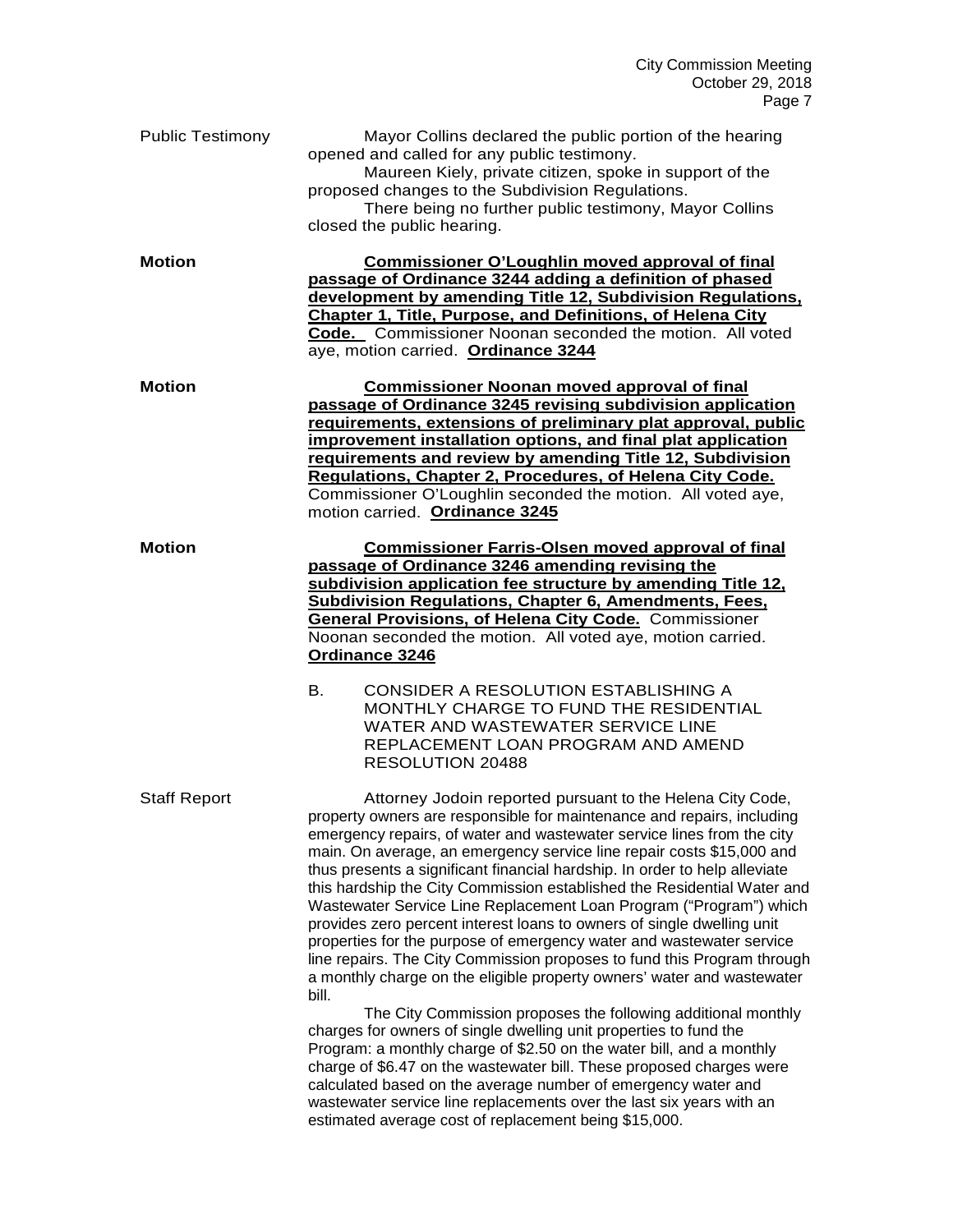|                         | The collected charge will fund the Program which will provide<br>financial assistance to eligible property owners facing emergency repairs<br>due to a failed water or wastewater service line.<br>If passed, the resolution will increase the monthly water and<br>wastewater charge for owners of single dwelling unit residential property.<br>Attorney Jodoin recommended approval of a resolution<br>establishing a monthly charge to fund the Residential Water and<br>Wastewater Service Line Replacement Loan Program and Amend<br>Resolution No. 20488.                                                                                                                                                                                                                                                                                                                                                                                                                                                                                                                                                                                                                                                                                                                                                                                                                                                                                                                                                                                                                                                                                                                                                                                                                                                                                                                                                                                                                                                                                                  |
|-------------------------|-------------------------------------------------------------------------------------------------------------------------------------------------------------------------------------------------------------------------------------------------------------------------------------------------------------------------------------------------------------------------------------------------------------------------------------------------------------------------------------------------------------------------------------------------------------------------------------------------------------------------------------------------------------------------------------------------------------------------------------------------------------------------------------------------------------------------------------------------------------------------------------------------------------------------------------------------------------------------------------------------------------------------------------------------------------------------------------------------------------------------------------------------------------------------------------------------------------------------------------------------------------------------------------------------------------------------------------------------------------------------------------------------------------------------------------------------------------------------------------------------------------------------------------------------------------------------------------------------------------------------------------------------------------------------------------------------------------------------------------------------------------------------------------------------------------------------------------------------------------------------------------------------------------------------------------------------------------------------------------------------------------------------------------------------------------------|
| <b>Public Testimony</b> | Mayor Collins declared the public portion of the hearing<br>opened and called for any public testimony.<br>There being no public testimony, Mayor Collins closed the<br>public hearing.                                                                                                                                                                                                                                                                                                                                                                                                                                                                                                                                                                                                                                                                                                                                                                                                                                                                                                                                                                                                                                                                                                                                                                                                                                                                                                                                                                                                                                                                                                                                                                                                                                                                                                                                                                                                                                                                           |
| <b>Discussion</b>       | Commissioner O'Loughlin asked when would the change<br>in fees reflected on the utility bills. Attorney Jodoin stated the<br>change would show on the next billing cycle.                                                                                                                                                                                                                                                                                                                                                                                                                                                                                                                                                                                                                                                                                                                                                                                                                                                                                                                                                                                                                                                                                                                                                                                                                                                                                                                                                                                                                                                                                                                                                                                                                                                                                                                                                                                                                                                                                         |
| <b>Motion</b>           | <b>Commissioner Farris-Olsen moved approval of a</b><br>resolution establishing a monthly charge to fund the Residential<br>Water and Wastewater Service Line Replacement Loan Program<br>and Amend Resolution No. 20488. Commissioner O'Loughlin<br>seconded the motion. All voted aye, motion carried. Resolution 20495<br>C.<br>CONSIDER FINAL PASSAGE OF ORDINANCE 3247<br>PROHIBITING SELF-SERVICE DISPLAYS OF TOBACCO<br>PRODUCTS.                                                                                                                                                                                                                                                                                                                                                                                                                                                                                                                                                                                                                                                                                                                                                                                                                                                                                                                                                                                                                                                                                                                                                                                                                                                                                                                                                                                                                                                                                                                                                                                                                          |
| <b>Staff Report</b>     | Attorney Jodoin reported the State of Montana currently<br>controls youth access to tobacco pursuant to the "Youth Access to<br>Tobacco Products Control Act" ("Act") found in Title 16, Chapter 11, Part<br>3 of Montana Code Annotated. The Act generally prohibits the sale and<br>distribution of tobacco products, alternative nicotine products, or vapor<br>products to anyone under 18 years of age. This includes the sale of<br>tobacco products, alternative nicotine products or vapor products through<br>vending machines, except in locations where alcoholic beverages are<br>sold and consumed on premises. Section 16-11-311 of the Act permits<br>local governments to adopt regulations on the same subject of the Act so<br>long as such regulations are not more stringent.<br>The Act does not appear to explicitly regulate the sale of "self-<br>service displays" which by definition are open displays of tobacco<br>products wherein the products are accessible without assistance of the<br>retailer. However, as explained above the Act does prohibit retailers from<br>selling or distributing tobacco products, alternative nicotine products, or<br>vapor products to individuals under 18 years of age. Further, §45-5-637,<br>MCA, prohibits the possession of tobacco products, alternative nicotine<br>products, or vapor products by persons under the age of 18. Thus, it<br>would functionally be illegal under state law to have "self-service<br>displays" which are accessible without assistance of the retailer since the<br>minor would be able to possess the product in violation of state law and<br>the retailer would be in violation of the Act.<br>Federal regulations (21 CFR 1140.14) already preclude the "self-<br>service" displays of tobacco and smokeless tobacco by requiring the<br>purchaser to produce identification during a face-to-face exchange.<br>This ordinance will provide an additional, local regulation of self-<br>service displays of tobacco products which should not present |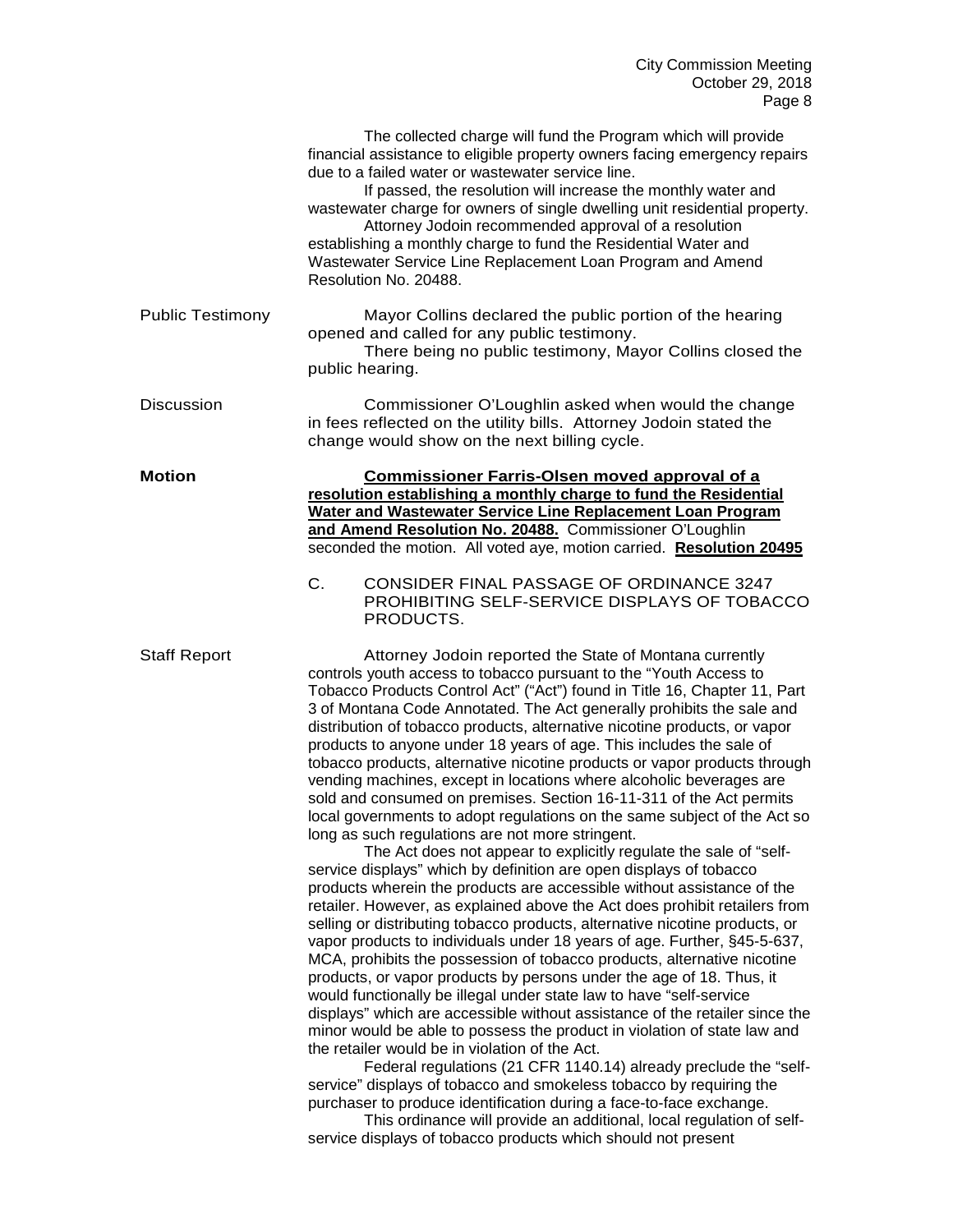substantively additional requirements of tobacco retailers than what is already required under federal and state law.

Attorney Jodoin recommended tabling final passage of Ordinance 3247 prohibiting self-service displays of tobacco products to allow him time to review the correspondence received today requesting the commission consider giving an exemption to age restricted stores on prohibiting self-serve tobacco displays.

Discussion Mayor Collins noted he received some correspondence which he hasn't had the opportunity to review. He also referenced an email forwarded to the commission from Commissioner O'Loughlin.

> Commissioner Noonan referred to the adult only stores and asked if that would change the provisions for self-display in adult only stores. Attorney Jodoin stated he would like to spend more time on this as he hasn't looked into that specific details. His general understanding is if you have an age restricted store, you do not have to meet all the obligations under Youth Access to Tobacco Products Control Act. Again, he would like additional time to look at this in detail.

> Commissioner O'Loughlin how does a city ordinance, once it is passed, interplay with the state law; what extent can the city go beyond what state law regulates. If the state law does not address the adult only stores, how does this work if the city were to prohibit self-service displays. Attorney Jodoin stated the Youth Access to Tobacco Products Control Act, "the Act" allows local governments to adopt regulations that are not more stringent than this code. He noted that is the question he is asking himself, did we miss something by not including age restricted stores in the first draft of the ordinance.

> Attorney Jodoin recommended tabling final passage due to the request for an amendment to allow self-service tobacco displays in age restricted stores. Again, he is not sure what that means if minors are allowed in the store at all. He wants to make sure we do not adopt an ordinance that is not more stringent than state law.

| <b>Public Testimony</b> | Mayor Collins declared the public portion of the hearing<br>opened and called for any public testimony.<br>The following persons spoke in support of the ordinance:<br>Jody Medlar, American Cancer Society, Cancer Action Network;<br>Jim Benish, Chair of the Lewis and Clark County Board of Health;<br>Lois Fitzpatrick, Senior Leadership for American Cancer Society,<br>Oliver Godsky; Dr. Greg Holtz; Representative Mary Ann Dunwell;<br>Colleen Smith, Youth Connections; Nicole Awney; Reverend<br>Kathy Barkwell; Kiely Emon, Carroll College student; and Reg<br>Hageman, Capital High School Health teacher and candidate for<br>Superintendent of Schools.<br>The following persons spoke in opposition of the<br>ordinance: Brenda Brewer, Man Store and Brad Longcake,<br>Montana Petroleum and Convenience Store Association.<br>There being no further public testimony, Mayor Collins<br>closed the public hearing. |
|-------------------------|-----------------------------------------------------------------------------------------------------------------------------------------------------------------------------------------------------------------------------------------------------------------------------------------------------------------------------------------------------------------------------------------------------------------------------------------------------------------------------------------------------------------------------------------------------------------------------------------------------------------------------------------------------------------------------------------------------------------------------------------------------------------------------------------------------------------------------------------------------------------------------------------------------------------------------------------|
| <b>Discussion</b>       | Attorney Jodoin stated he reviewed the Youth Access to<br>Tobacco Products Control Act and was reminded from the first<br>passage of the ordinance that the Act only regulates vending                                                                                                                                                                                                                                                                                                                                                                                                                                                                                                                                                                                                                                                                                                                                                  |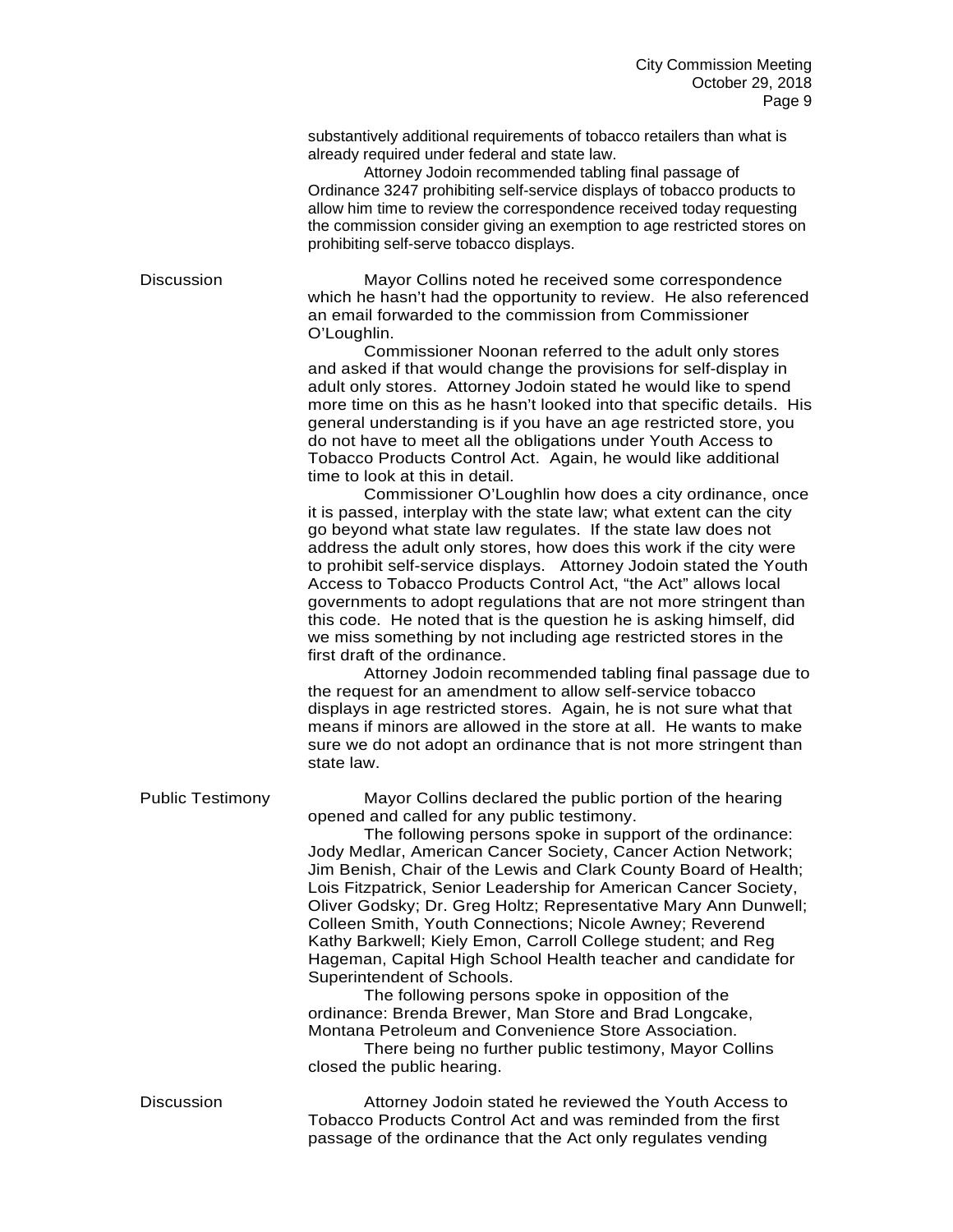machines and not self-service displays. He then read the definition of the self-service display that is in the ordinance. Going back to our analysis from the first meeting, since the Act doesn't control or regulate open self-service displays of tobacco, therefore, it is his opinion the city has the authority to regulate them. For age restricted stores, vending machines are allowed in bars, alcohol establishments or restaurants that are attached to a bar. If it is the desire of the commission to consider an amendment, he would encourage a tabling action to allow staff to give proper public notice.

Mayor Collins thank Attorney Jodoin and stated he supports the recommendation to table final passage.

Commissioner Noonan stated he believes spending the time to get wording correct is worth it; however, the ordinance will come forward and he believes it will be approved. He is glad to hear a draft bill is being prepared the 2019 legislative session. He would also like to engage the county commission and the Health Department in the discussion.

Commissioner O'Loughlin stated she is not sure there is consensus to consider an amendment; however, she asked Attorney Jodoin to provide additional information on how the ordinance might be amended. As she understands it, what the commission adopted two weeks ago did make an exemption for adult only stores in the ban of flavored products. Is that what staff is suggesting, a similar definition for adult only retail stores providing that type of exemption from behind the counter. Attorney Jodoin stated this exactly what he had in mind; he would recommend an amendment copying federal regulations requiring 18-years of age. He asked commission consensus for him to draft an amendment.

Commissioner Farris-Olsen stated he does not believe the ordinance needs to be amended to be consistent to with state law. Attorney Jodoin concurred. Commissioner Farris-Olsen asked would we have to amend it to exclude the vending machines like we did for the flavored tobacco projects. Attorney Jodoin stated the original ordinance draft was difficult as there were issues with some of the terminology. Looking at the ordinance and the Act and because this ordinance does not regulate vending machines; we took out the language relating to bars and restaurants attached to bars. The vending machine language was not necessary.

Commissioner Farris-Olsen again stated there is no reason to amend the ordinance.

Commissioner Noonan referred to 4-14-3 – Sale of Tobacco Products by Self-Service Display Prohibited and read the definition and asked if language was added to read "A tobacco retailer in a facility that also serves youth under the age of 18, may not…" and asked if that language would cover it.

Attorney Jodoin stated he would like additional time to prepare a draft amendment. Retailers cannot sell tobacco products to anyone under the age of 18; that is already state law. What we are proposing is the sale of tobacco products by a selfservice display in an age restricted store. What we are talking about here is open displays of tobacco products. Under federal law, that is already precluded, you have to have a face to face transaction where the retailer has to identify the age with an ID. There is a gap in state law, there isn't that specific requirement where you have to identify the age with an ID. This precludes the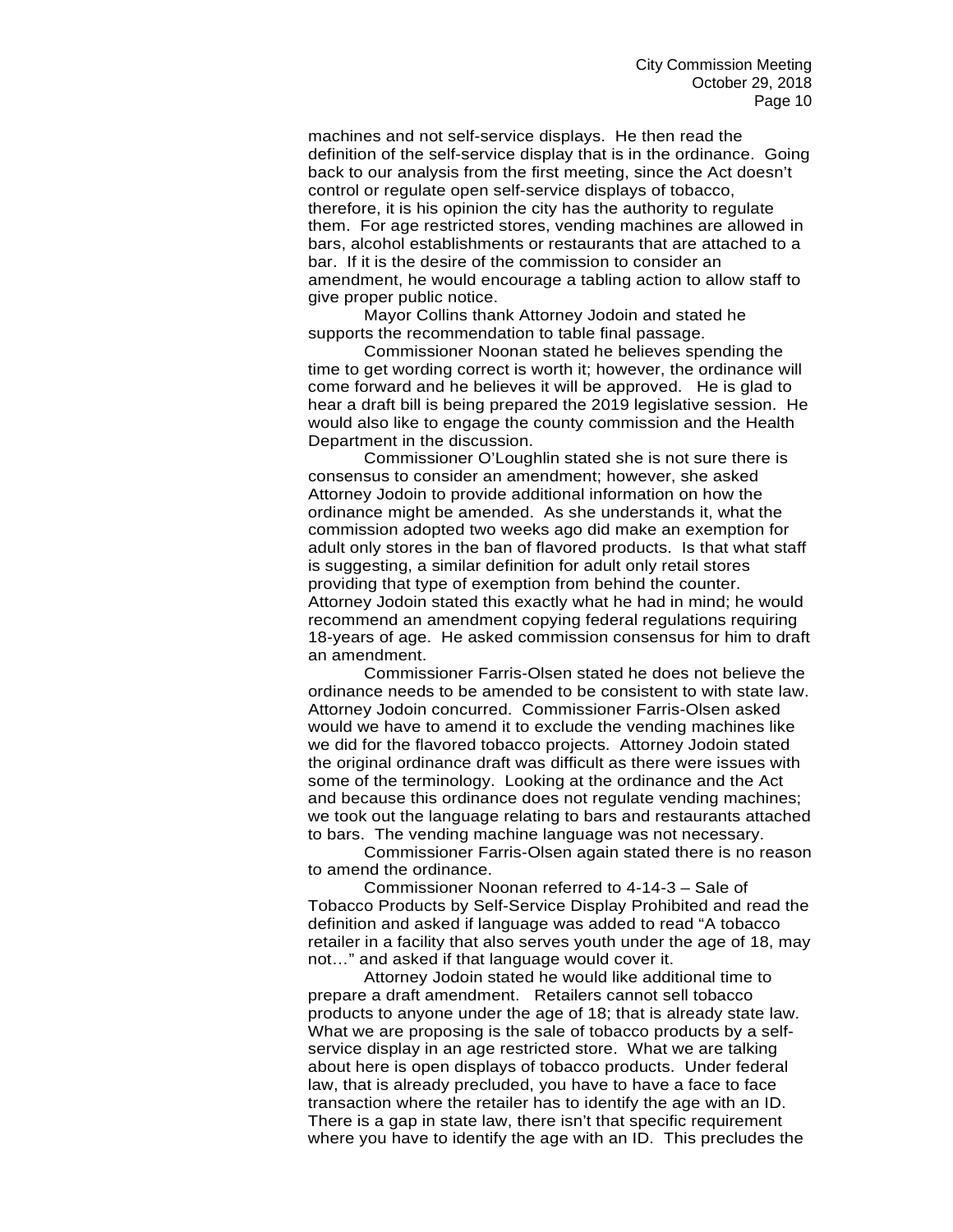retailer from having any tobacco product by a self-service display. Attorney Jodoin stated a clearer amendment would be to say "except in an age restricted store". Although he would prefer the federal language.

Commissioner Noonan asked if there is interest in amending the ordinance tonight and to final pass it.

Commissioner Farris-Olsen stated he will not support an amendment. Commissioner O'Loughlin commented it is a challenging situation because what we have heard tonight is the focus of youth usage of these products. The original proposal had an exception for adult only retail stores regarding the flavored tobacco products. Commissioner O'Loughlin expressed a little frustration that this issue didn't come up during that public comment at the October  $15<sup>th</sup>$  commission meeting. Given there is consensus these products need to be put behind the counter; she is comfortable moving forward; however, she is also comfortable with taking another couple of weeks to assure the language is correct.

Mayor Collins again stated he supports tabling final passage to the call of the city manager. Attorney Jodoin stated if the ordinance is tabled, it will give the public the opportunity to address the proposed amendment. He will draft the amendment and bring it forward to the commission for final consideration.

Commissioner Farris-Olsen stated he believes the commission is passing up a unique opportunity to protect the youth of our community

Commissioner Noonan stated with trepidation, he will support tabling final passage.

**Motion Commissioner Noonan moved to table, to the call of the City Manager, final passage of Ordinance 3247 prohibiting self-service display of tobacco products and asked City Attorney and City Manager to bring back amendments.** Commissioner O'Loughlin seconded the motion. Motion carried 3- 1 with Commissioner Farris-Olsen voted not.

> D. CONSIDER FINAL PASSAGE OF ORDINANCE 3243 AMENDING REGULATIONS CONCERNING THE PARKING OF VEHICLES, TRAILERS, RECREATIONAL VEHICLES, AND BOATS ON CITY STREETS DURING WINTER BY AMENDING TITLE 7, CHPATER 8 OF THE HELENA CITY CODE.

Staff Report Streets, Traffic and Fleet Services Superintendent Knoepke reported currently, the City has over 50 miles of snow routes. The ability to comply with the current snow policy and reach local streets is difficult during large snow events. Vehicles parked along snow routes make clearing of the roadway troublesome. Towing of vehicles along these snow routes can only happen after a declaration of a snow emergency by the City Manager. Then notices and time allowance to remove vehicles has to occur. This ads time that allows for the snow on the ground to become packed down and more difficult to remove, especially after it freezes.

> The snow routes were revised in order to better manage snow plowing operations. The number of miles of snow routes was reduced from over 50 miles to just over 10 miles. This should allow the operators to clear the snow routes more quickly thus allowing them to reach the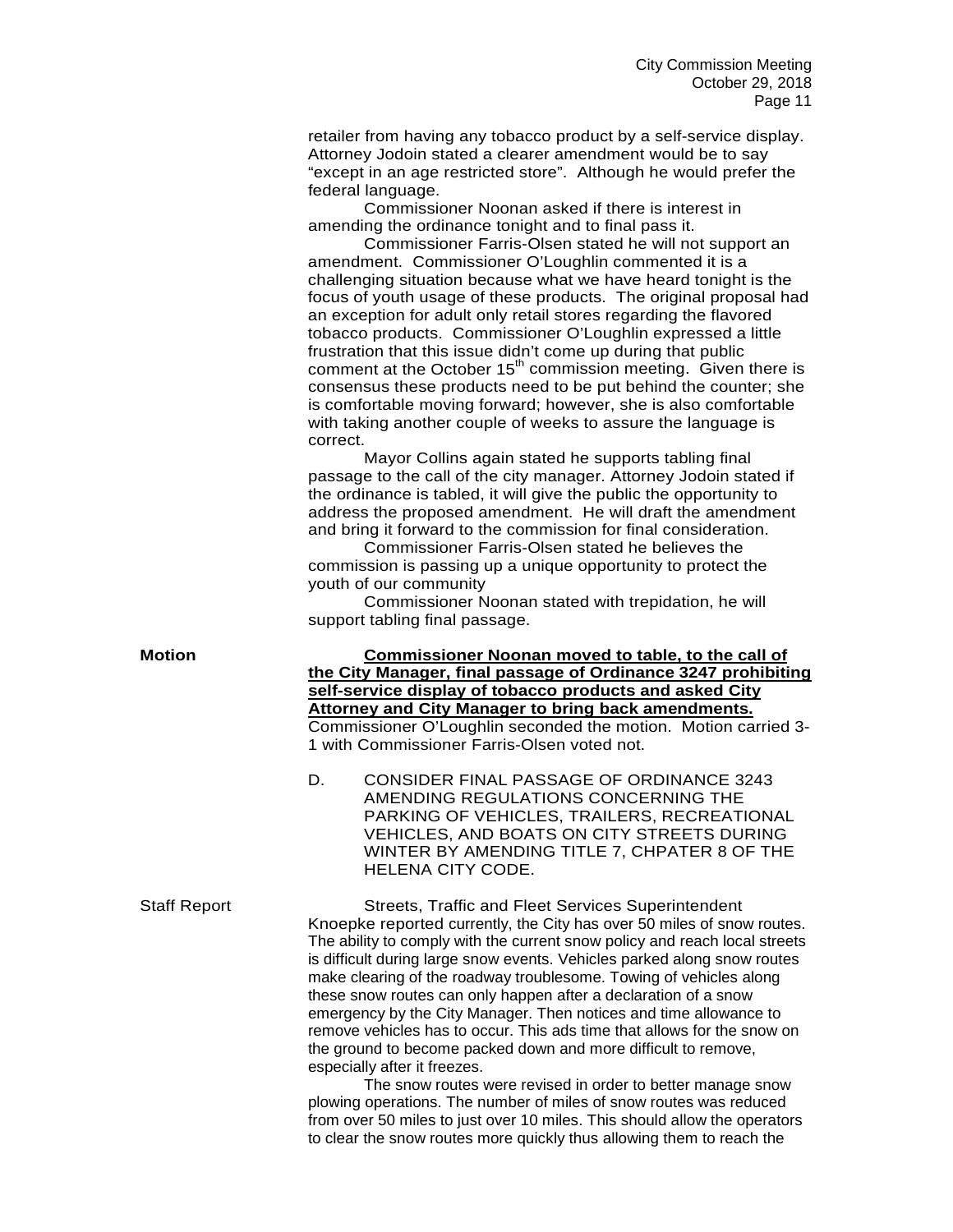collector and local streets sooner. The towing portion of the ordinance should allow for quicker response to snow events and plowing of the snow along snow routes. The other portion of the towing revisions is to remove stored items from the public right-of-way. Plowing next to these stored items over time narrows the roadway causing a safety issue for all the travelling public. The revised ordinance would allow for these stored items to be towed from the right-of-way between specified dates.

Public outreach will include a direct mailing of the changes to all residents who receive a utility bill, door hangers on residences along the revised snow routes, interviews with the local newspaper, TV stations, and morning radio programs. The changes will also be posted on the City website and on social media.

The advantage is to provide a quicker response to snow events for the traveling public. Removal of vehicles allows for more thorough plowing.

Revised snow routes decrease the number of snow routes but those routes are captured in the priority one and two routes. Increase in the number of vehicles/stored items being towed.

Superintendent Knoepke noted staff is prepared to do the following public outreach and implementation:

- City will contract to have such vehicles towed and stored at the expense of the registered owner of the vehicle.
- Staff is also looking at towing options on the emergency snow routes that include a soft enforcement where the vehicle would be towed around the corner during the first storm.
- Door hangers will be placed on all parked cars and residences along snow routes.
- Proposed implementation dates is November 19, 2018; public notice will include press releases; social media ; door hangers; informational brochure; mass mailing and roll-out of snow plowing map. It will be one consistent message regarding the snow plowing policy. Summary of progress –
- GPS software installed into snow control equipment.
- Public notice is ongoing.
- Informational brochure in progress of being developed and printed.
- Snow and ice control plan will revised per tonight's actions.
- Development of the GIS snow plowing map; working the IT&S.

RFP out for plowing and removal of snow in downtown area; clearing of ADA ramps and private plowing of streets.

Superintendent Knoepke recommended approval for final passage of Ordinance 3243, amending regulations concerning the parking of vehicles, trailers, recreational vehicles, and boats on city streets during winter by amending Title 7, Chapter 8 of the Helena City Code.

Mayor Collins asked if Lyndale Avenue is included in the proposal. Superintendent Knoepke stated MDT oversees Lyndale Avenue.

Commissioner Noonan noted after one administrative meeting, he volunteered to double check Carroll's understanding of the new ordinance. Carroll is making arrangements for students to park on campus over the holidays. Commissioner Noonan asked if the snow plowing map is connected to an application. Superintendent Knoepke stated initially the map will be connected to the city's GIS map.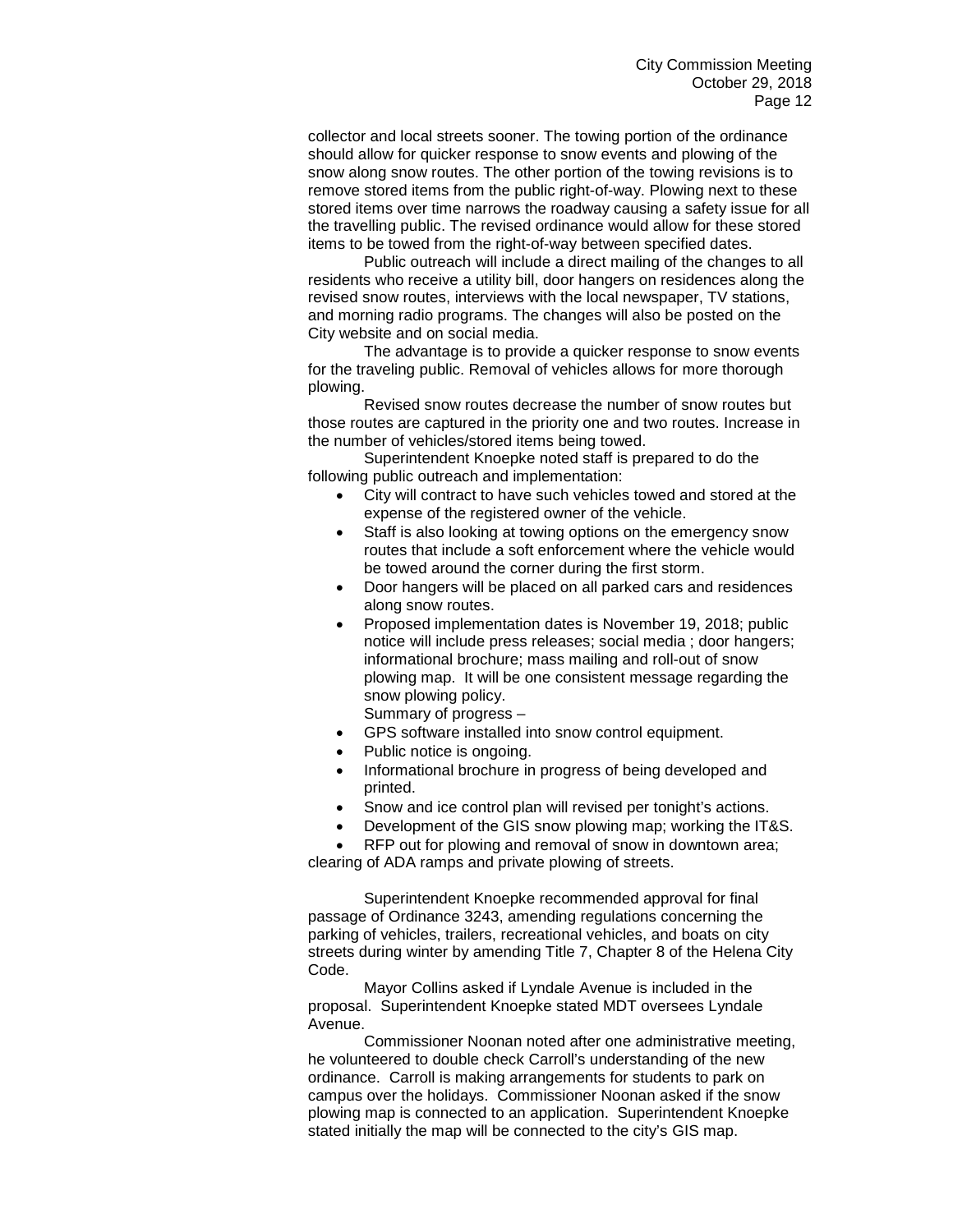Commissioner O'Loughlin asked in relation to what is currently in the ordinance, removal of parked and recreational vehicles, do we currently tow vehicles off of the emergency snow routes. Superintendent Knoepke stated currently the City Manager or the Chief of Police have to declare an emergency and then towing can begin. Since his time at the city, the city has not towed vehicles from snow routes.

Commissioner O'Loughlin asked what does the ongoing outreach to the citizens look like. Last year one of the challenges last winter was the first efforts to have people voluntarily move their cars off the snow routes that worked really well at first; however, it then faded out. It is important to keep the public informed, what specific outreach will be done. Superintendent Knoepke stated staff hopes with the initial outreach, citizens will become educated and will know if it snows, they need to move their vehicles to allow the street to be plowed. With the reduction of the snow routes, it is a limited amount of residents who will be affected. Staff will continue to work with the all the media to educate the public. Another option staff is looking at hiring a consultant to help with the public outreach campaign.

Manager Taylor commented staff is prepared to do everything that has been talked about and additional efforts to keep the citizens informed throughout a large snow event.

Staff wants to assure the residents get the information and urge their compliance. The mailers are being sent to the property owners directly and not as a utility bill insert.

Mayor Collins thanked staff for the work they have done.

Public Testimony Mayor Collins declared the public portion of the hearing opened and called for any public testimony.

Wilbur Rehmann, Chair of the Non-Motorized Transportation Committee spoke in support of the ordinance. One of the concerns he has had is the cars being left on Benton Avenue during holiday breaks. NMTAC did not take a position on snow removal. This kind of policy is great. He suggested one minor change that would help is for Carroll College to educate their students to park their cars in the lots during holiday breaks.

Mr. Rehmann also suggested adding Peosta back in as an emergency snow route as there are none on the lower Westside of the city.

Brad Nelson, 1617 Winne, expressed concern with Winne Avenue being removed as an emergency snow route as it currently feeds the main entrance to the hospital

There being no public testimony, Mayor Collins closed the public hearing.

Discussion Commissioner O'Loughlin noted the commission went through a very detailed process on why the streets are being recommended as emergency snow routes. She asked Superintendent Knoepke to review the conversation and how staff made the recommendations to reduce the number of miles.

Superintendent Knoepke noted when staff did the matrix, they looked at what snow routes do and where they are connected to emergency services. The roads being recommended came to the top. He also explained the levels of street prioritization staff will use during a snow event. Staff will get drivers out in the front of the storm; and the majority of the snow will be plowed from the